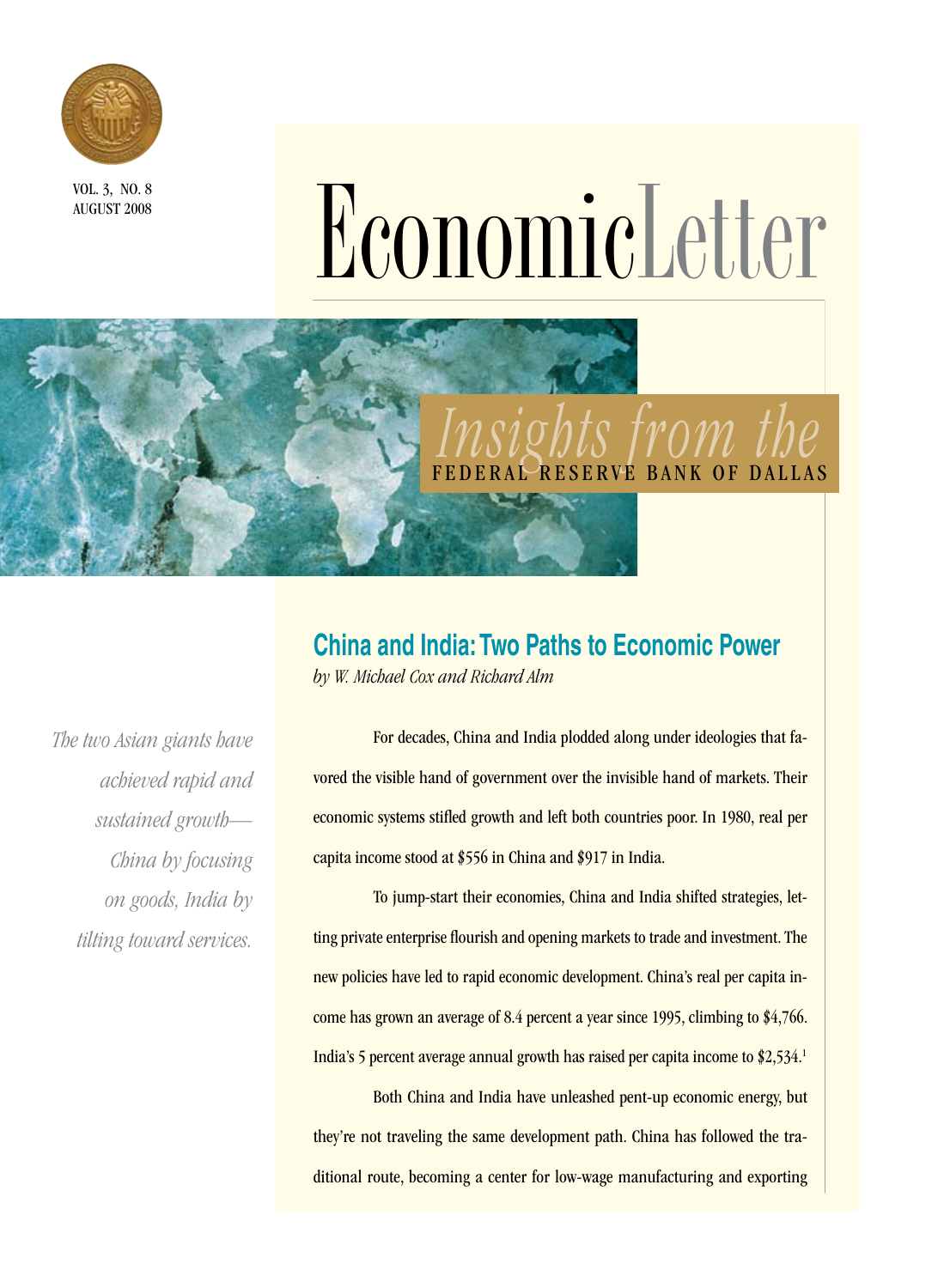clothing, toys, electronics and other goods. India has emphasized services, using its large English-speaking labor force for call centers, data-processing operations and the like.

Growth rates give China's goodsdominated strategy the better track record so far. But India's approach may pay off better longer term. A look at per capita incomes around the world shows that the wealth of nations eventually depends more on services than industry.

#### **On Different Paths**

China's strides in industrial production have been phenomenal. Since 1978, when early reforms began loosening communism's yoke, the country has made great leaps forward in producing such inputs as cloth, electricity, steel and cement (*Table 1*). Gains have been just as impressive in such finished products as air conditioners, color televisions, microcomputers and mobile phones. The bulk of the production increases have occurred since 1990, suggesting the Chinese economy performed better as reforms took root and spread.

This development path forged an economy skewed toward producing goods, a broad category that encompasses manufacturing, construction and agriculture. China's goods output as a share of gross domestic product exceeds the average for nations at its per capita income level by about 12 percentage points (*Chart 1*).

The country lags the worldwide average in services as a share of GDP by the same amount. Other global centers for low-wage manufacturing—for example, Malaysia and Thailand—also depend heavily on goods. Some wealthier countries, among them South Korea and Ireland, are above average in goods production as well.

India hasn't matched China's breakneck industrial buildup. For its per capita income level, India lags the global average of goods output as a share of GDP by about 8 percentage points. It tilts toward services by an

#### Table 1

#### China's Goods Output Soars

|                         | 1978           | 1990            | 2006     | <b>Units (millions)</b> |
|-------------------------|----------------|-----------------|----------|-------------------------|
| <b>Chemical fiber</b>   | .3             | 1.7             | 20.7     | tons                    |
| Cloth                   | 11,030.0       | 18,880.0        | 59,855.0 | meters                  |
| Paper                   | 4.4            | 13.7            | 68.6     | tons                    |
| <b>Plastics</b>         | .7             | 2.3             | 26.0     | tons                    |
| <b>Electricity</b>      | 256.6          | 621.2           | 2,865.7  | 1,000 kwh               |
| Coal                    | 618.0          | 1,080.0         | 2,373.0  | tons                    |
| Pig iron                | 34.8           | 62.4            | 412.5    | tons                    |
| <b>Steel</b>            | 31.8           | 66.4            | 419.1    | tons                    |
| <b>Steel products</b>   | 22.1           | 51.5            | 468.9    | tons                    |
| <b>Cement</b>           | 65.2           | 209.7           | 1,236.8  | tons                    |
| Plate glass             | 17.8           | 80.7            | 465.7    | weight cases            |
| Refrigerators           | $\mathbf{0}$   | 4.6             | 35.3     | units                   |
| Room ACs                | $\mathbf{0}$   | $\cdot$         | 68.5     | units                   |
| <b>Washing machines</b> | $\mathbf{0}$   | 6.6             | 35.6     | units                   |
| <b>Color TVs</b>        | $\mathbf{0}$   | 10.3            | 83.8     | units                   |
| <b>Motor vehicles</b>   | $\cdot$ 1      | .5              | 7.3      | units                   |
| <b>Microcomputers</b>   | $\mathbf{0}$   | $\overline{.}1$ | 93.4     | units                   |
| Integrated circuits     | 30.4           | 108.4           | 33,575.0 | units                   |
| <b>Mobile phones</b>    | $\overline{0}$ | $\overline{0}$  | 480.1    | units                   |

NOTE: In 1978, China produced 28,000 refrigerators, 200 ACs, 400 washing machines and 3,800 color TVs. SOURCE: *China Statistical Yearbook 2007*.

### Chart 1 China Above Average in Goods, India Above Average in Services



NOTES: Data for Australia, Iceland, Ireland, Japan, Nigeria, Serbia, Switzerland and the U.S. are for 2005. Data for the remaining countries are for 2006. GDP per capita is in 2007 U.S. dollars, adjusted for purchasing power parity.

SOURCES: World Bank, World Development Indicators database; Central Intelligence Agency, *The World Factbook 2007*.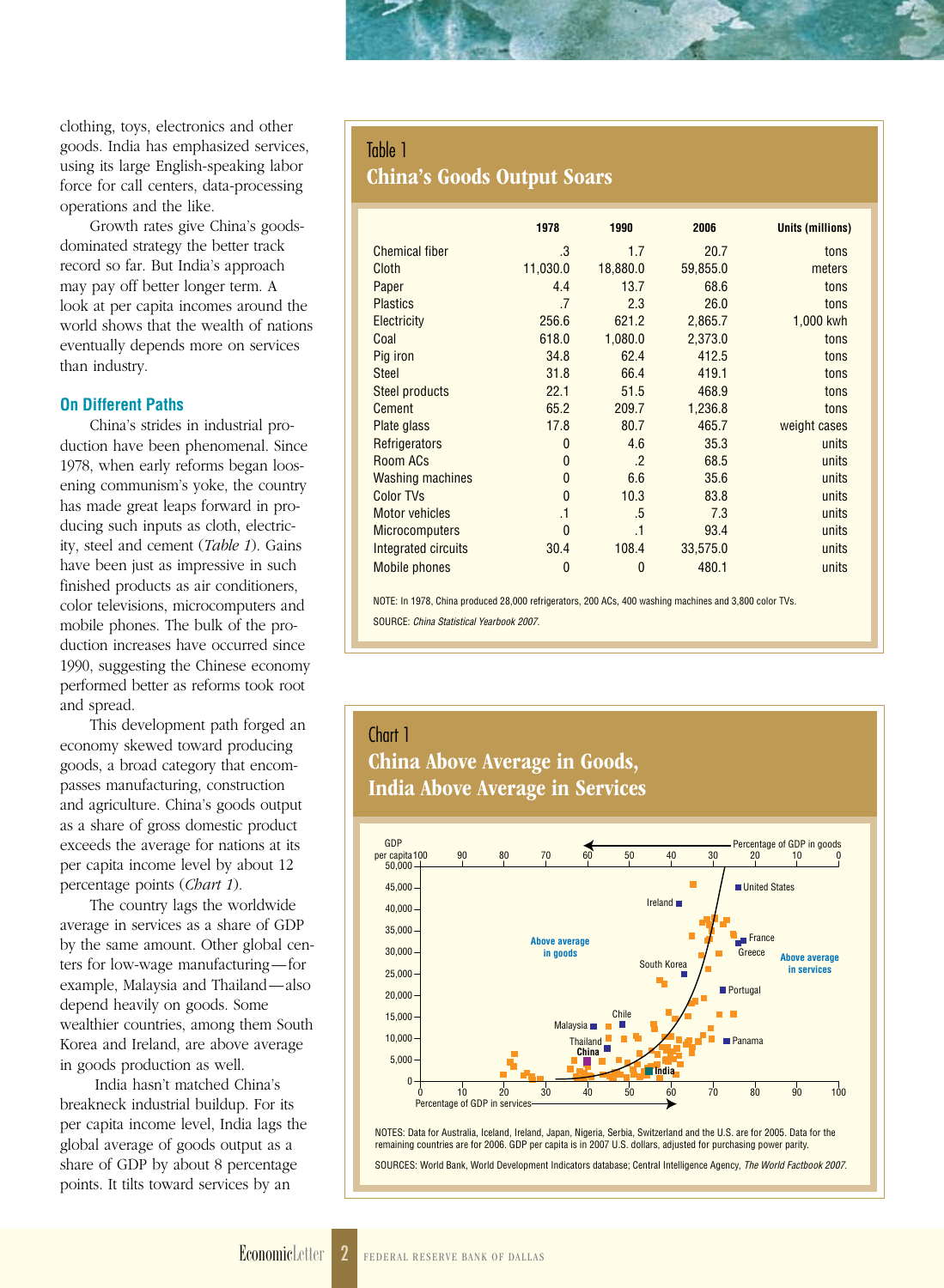equal amount. India shares an aboveaverage reliance on services with dozens of wealthier nations. Panama, with its namesake canal, has carved out footholds in international trade and banking. France, Greece and other economies with thriving tourism industries—and the U.S., with its globalized business services—also lean toward services.

All told, 20 percentage points separate goods and services as a share of GDP in the Chinese and Indian economies—a gap that confirms the two countries are on different development paths. Goods production includes agriculture, a backward sector in both China and India. Narrowing the focus to manufacturing, however, reveals a similar dichotomy, with factory output accounting for 48 percent of GDP in China but just 28 percent in India.

Today's rapid globalization has been vital to the countries' climb up the income ladder. As they opened their economies and began to grow, both saw trade boom and became magnets for foreign investment. China's surging goods production laid the foundation for a rapidly expanding export sector, while India built up its niche in the global services market.

China sold more than 60 percent of its goods abroad in 2006, up from just 12 percent in the early 1980s. Its exports of goods relative to total production are nearly double India's (*Chart 2A*). India passed China a decade ago in the share of services going overseas and in 2006 exported nearly 17 percent of its services, double China's share (*Chart 2B*).

Production and trade data tell a consistent story: China tends to make goods; India tends to sell services. Of course, the split isn't clear-cut.

As its economy took off, India made strides in goods production and trade. Its goods exports, for example, grew 11.4 percent a year from 1996 to 2006—strong but less than China's 17.8 percent. At the same time, China made headway selling services on global markets, posting a healthy 13.6

#### Chart 2

Two Paths to the Same Goal—Economic Growth



#### B.**…While India Exports More of Its Services**



percent export growth rate, compared with India's 23.7 percent.

Despite their different development paths, both countries have reaped the same reward: rapid and sustained economic growth. Their rapid progress evokes comparison to Germany and Japan, which became economic miracles with their quick recoveries after World War II, and

South Korea, whose rapid ascent began in the 1960s. Following some variation of a free enterprise model, these countries prospered and narrowed their income gaps with the U.S. (*Chart 3*).

Today, sheer size gives greater weight to the economic miracles taking place in China and India. The two nations' combined population of nearly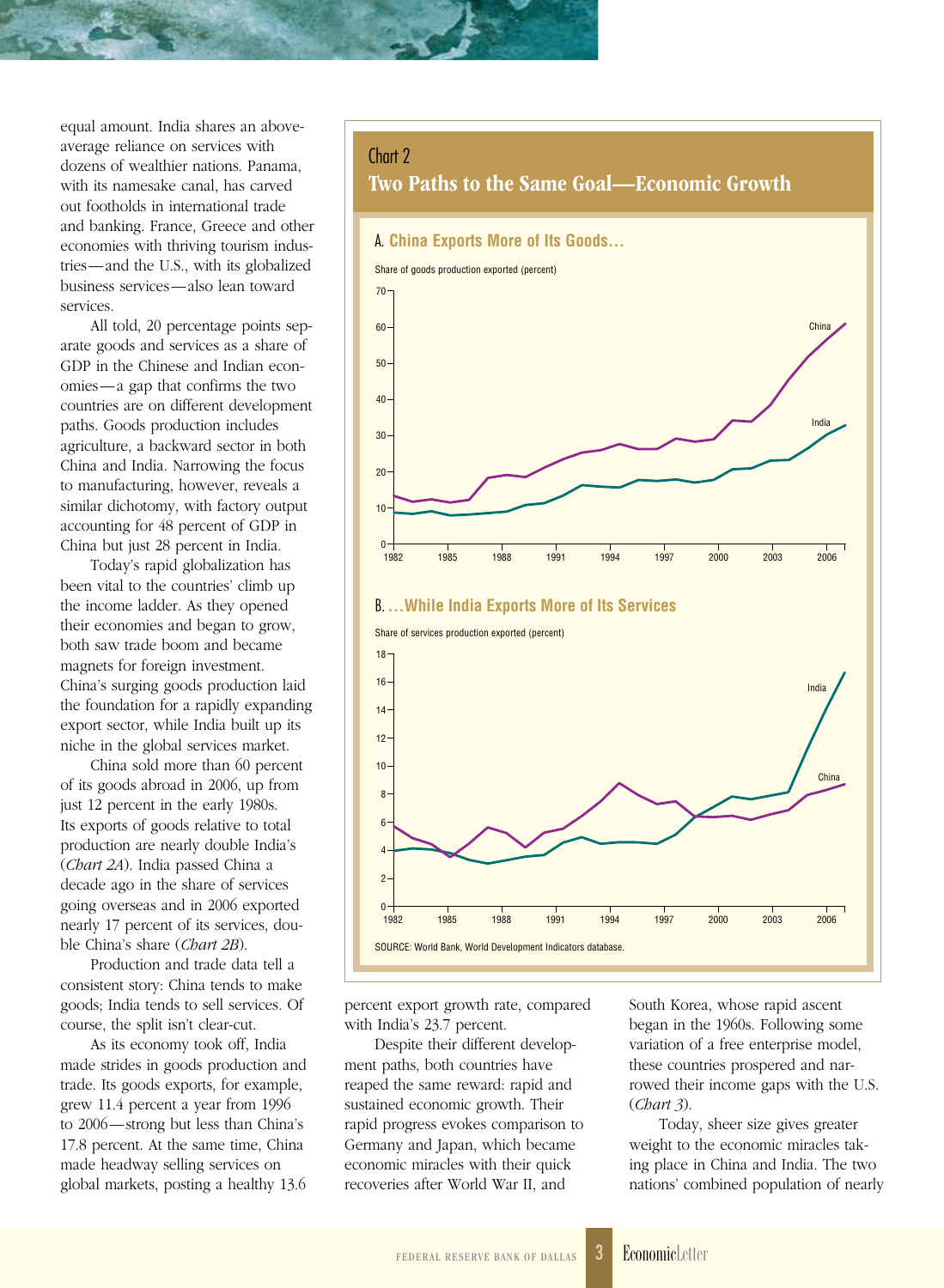Chart 3 Fast Growing Economies Gain Ground *(GDP per capita)*



2.5 billion is 10 times the 260 million total of Germany, Japan and South Korea. Never before has the world seen an economic development story of such epic proportions.

#### **The Services Strategy**

Japan and South Korea launched their economic transformations by using abundant, low-wage labor to establish manufacturing-for-export industries. China has followed a similar path, becoming the world's low-cost producer of goods and a daunting competitor for global market share.

Japan and South Korea provided a road map for China, but India knew it couldn't go toe-to-toe with China in manufacturing. It had a better chance with services exports, which are often an afterthought in the early stages of economic development.

India possesses advantages that bolster a services strategy. Two are legacies of British rule: large numbers of English-speaking workers and familiarity with the West. India also offers an ample supply of educated workers,

many of them college graduates available at a fraction of what they could earn in the U.S. and other advanced economies. China's labor force includes larger numbers of educated workers, but the country has a ways to go before matching India's advantages in language, cultural compatibility and communications technology.2

India also had the blessing of good timing. Services trade has surged in recent decades, providing new opportunities in the global marketplace. Two factors are at work. First, the Internet and other technologies have made international communications faster and cheaper, lowering barriers to marketing and delivering services over vast distances. Second, rising incomes have shifted consumers' spending from goods, boosting demand for services and making it an engine for economic growth.3

Globalizing companies exploit new technologies by moving services work to low-wage economies—an extension of domestic outsourcing known as offshoring. To meet the

needs of foreign multinationals, Indian companies offer services that include computer programming, tax return processing, back-office numberscrunching, debt collection and crossborder tutoring. One database of the business-processing segment of India's offshoring industry lists more than 900 companies employing almost 575,000 workers.<sup>4</sup>

In addition to the homegrown services companies, multinationals like Dell and IBM have established their own operations in India. The country's major offshoring firms, for their part, have gone global, even setting up operations in China and the U.S. Although the tentacles of India's service providers stretch around the globe, the chief export destinations are the U.S., Britain and the Middle East.

Industry experts extol India's edge in delivering global services. Business consultant A.T. Kearney put India at the top of its 2007 Global Services Location Index, based on such factors as cost, worker skills and information technology infrastructure. Jones Lang LaSalle, another consultant, included the Indian cities of Bangalore, Delhi and Chennai on its list of the 10 lowest-cost offshoring destinations.<sup>5</sup>

India's fastest-growing services exports are linked to offshoring. Business services, which make up a quarter of the country's services exports, shot up 107 percent in 2006 and 138 percent in 2007. Software services, two-fifths of the services exports, rose about 33 percent each of the past two years. Financial services exports may be relatively small, but they grew roughly 140 percent in both 2006 and 2007.

These recent gains build on earlier ones. In the past decade, India's services sales have risen from 18 percent to 38 percent of all exports, topping the 30 percent of the U.S., the largest seller of services in the global marketplace (*Chart 4*).6 At the same time, China's services sales have fallen from 13 percent to 8 percent of all exports, confirming that sales have risen faster for its goods than its services.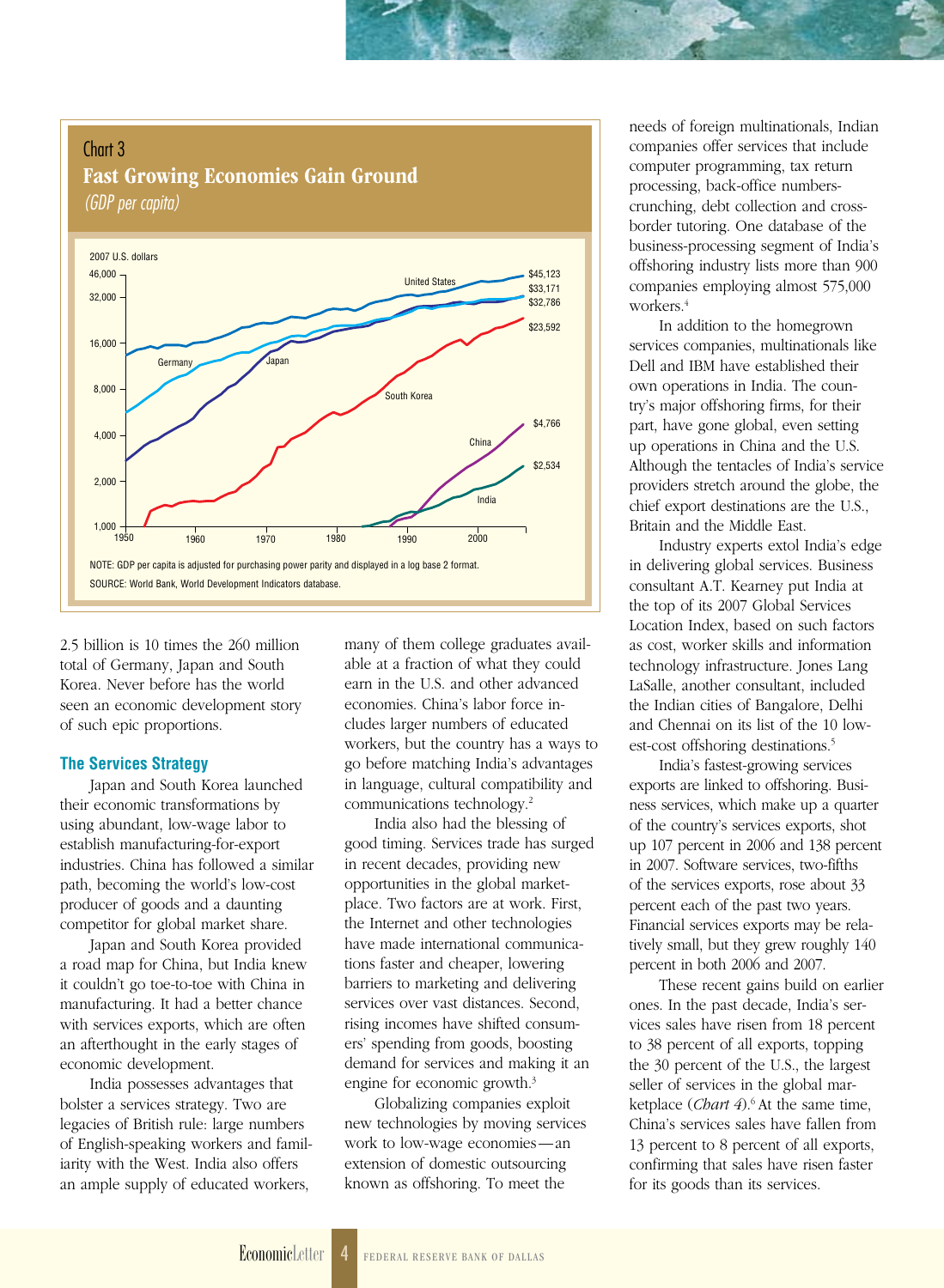

India expects even greater success selling its services in the future. The Federation of Indian Chambers of Commerce and Industry, the country's largest business group, estimates services exports will more than triple in the next five years, growing much faster than goods shipments and reaching more than 50 percent of total exports in 2012.

A key insight by Eli Heckscher and Berlin Ohlin helps explain China's relative strength in goods and India's in services. In the 1930s, the two economists refined David Ricardo's theory of comparative advantage and showed that nations tend to export goods and services that intensely use their abundant factors of production. China's abundant factor has been low-wage workers, many of whom become factory hands. India's abundant factor has been the relatively well-educated, English-speaking labor that provides a low-cost gateway to global services.

The largest chunk of any country's services output meets its consumers' demand for such things as transportation, recreation, and help

around the office, store and house. In developing economies, many of these domestic services involve lowproductivity work, and they're rarely exported. By contrast, globally traded services tend to be knowledge-intensive, requiring more-educated and productive workers.

What India sells doesn't match the sophisticated services exports of the U.S. and other advanced economies. However, India's exports are more likely to be at the top end of its services hierarchy. In fact, export success has allowed India to achieve a high level of services productivity for a nation at its stage of economic development.

A typical Indian services worker generates over \$25,000 a year in output—significantly more than Russia, a country with four times the per capita income (*Chart 5*). India more than doubles the services productivity of Indonesia, a country with similar per capita income. Average income is four times higher in Turkey and more than twice as high in Mexico, two countries that eclipse India in services productivity.

*Japan and South Korea provided a road map for China, but India knew it couldn't go toe-to-toe with China in manufacturing. It had a better chance with services exports.*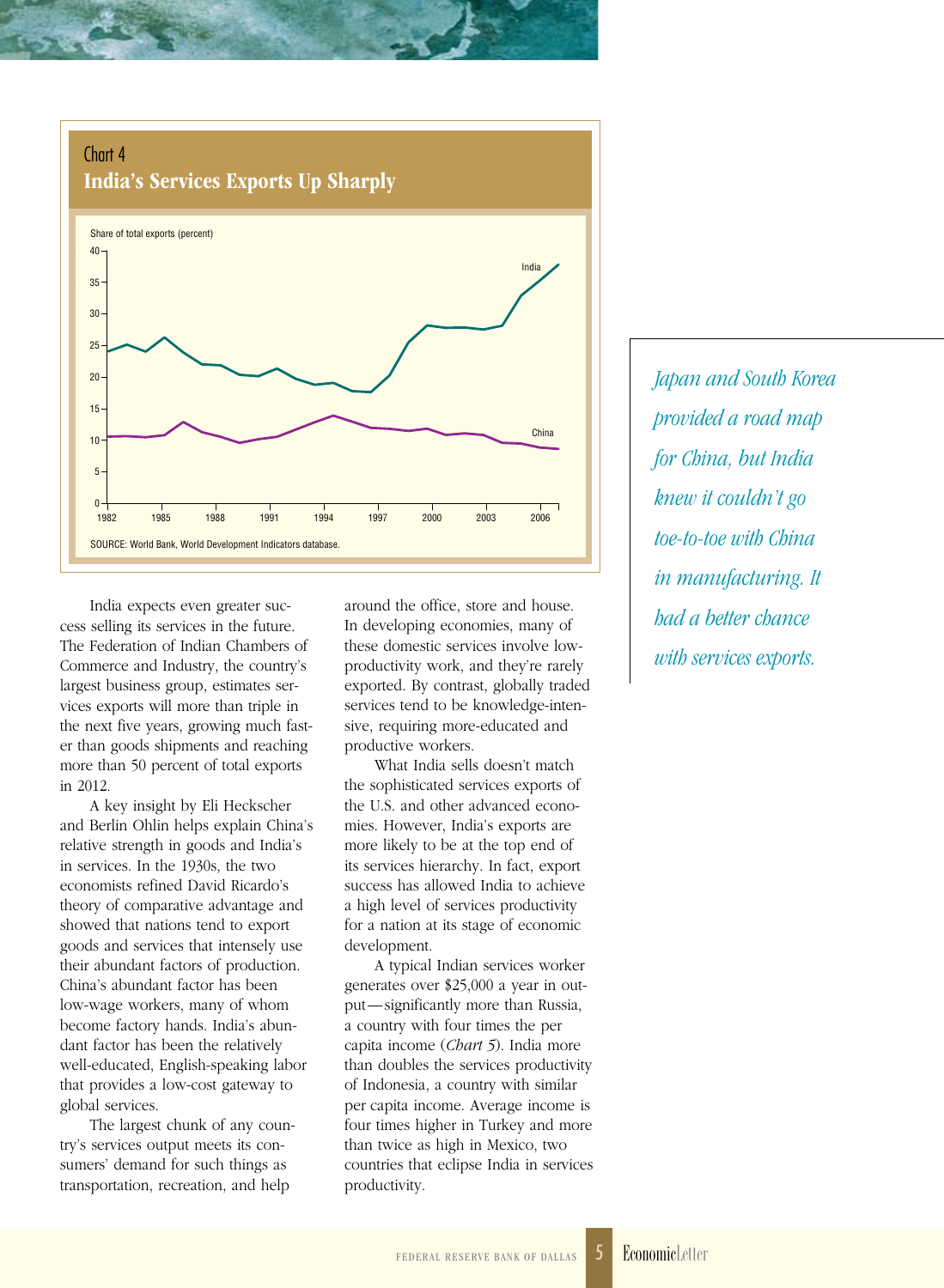

#### **The Road Ahead**

China and India have taken different development paths, but each moved ahead with a strategy that made sense given its economic fundamentals. China probably wouldn't have grown as fast had it sought to become a services powerhouse. It would have stumbled on language and cultural barriers. Similarly, emphasizing goods probably wouldn't have worked well in India, especially if it meant competing with China for export markets*.*

For both countries, the challenge now centers on pushing the development process further along and moving up to more sophisticated goods and services, the domain of the world's richer nations. Competing in cutting-edge industries will require China and India to further improve business climates that in many ways aren't up to the standards of the U.S. and other nations.

A useful gauge of business climates is the Fraser Institute's Economic Freedom of the World index, which rates 141 countries on how well they

provide an environment for the private sector to conduct business efficiently, effectively and profitably.7

Fraser documents a strong positive relationship between economic freedom and per capita income. The "most free" nations grow more rapidly and achieve higher levels of per capita income. For China and India, the rapid growth of recent years has come as both countries have made significant gains in economic freedom, reflecting the broad shift away from closed, state-dominated systems (*Chart 6A*).

In addition to an overall score, Fraser ranks countries on five measures—freedom to trade internationally; size of government; access to sound money; legal structure and security of property rights; and regulation of business and labor.

When it comes to the freedom to trade, China has pulled even with the U.S. and India has narrowed the gap (*6B*). Opening markets, of course, has been a key facet of the two Asian giants' development strategies. India now compares favorably with the U.S.

on the size of the government sector, a measure that tracks public spending, subsidies and tax rates (*6C*). China has greatly improved its rating on sound money, a measure of the ability to control inflation and access to foreign currency (*6D*).

China and India still lag in some areas. China has done little to reduce the size of its government sector (*6C*). India has encountered difficulty ensuring access to sound money (*6D*). Because both countries remain heavily bureaucratized, their governments impose heavy regulatory burdens on business and labor (*6E*).8 They've failed to sustain progress toward improving their legal systems and guaranteeing property rights (*6F*).

Fraser isn't alone in identifying deficiencies in the Chinese and Indian systems. The World Bank's Doing Business survey shows substantial burdens on starting a business—in time, red tape and initial costs. Starting a business, for example, takes 35 days in China and 33 days India, more than five times the United States' six days.

Compared with the U.S., the cost of start-up procedures is 106 times higher in India and 12 times higher in China, according to the Doing Business survey. Enforcing contracts is particularly difficult in India, where the process typically takes three years.

China and India rank in the bottom 10th of the 60 countries on the A.T. Kearney/Foreign Policy Globalization Index, suggesting they still have a ways to go in integrating into the world economy. The two countries also fare badly on Transparency International's assessment of corruption.

It may seem petty to fault the two major economic success stories of our time. More sophisticated economies, however, demand strengths that aren't critical to the catch-up phase of development. These include higher levels of innovation, entrepreneurship and education.

Economic freedom enhances all three. An effective legal system pro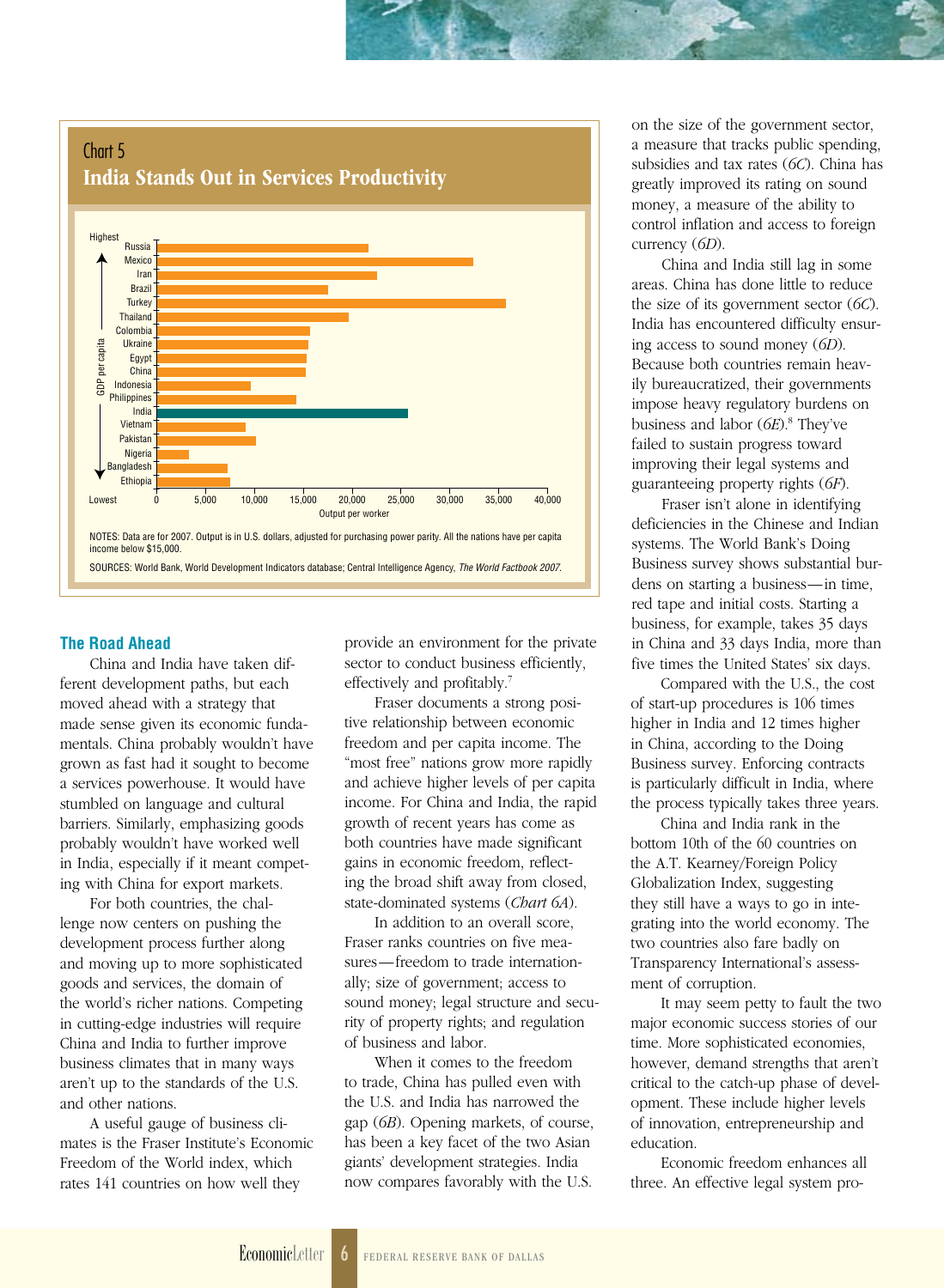tects the rewards for developing new products and technologies. Start-up firms are often innovators, and high cost and red tape hinder their formation. Excess regulation saps incentives to expand operations and create new and better jobs. These new employment opportunities motivate the next generation of workers to become better educated.<sup>9</sup>

#### **Works in Progress**

Economies advance as they shift from low-productivity agriculture to higher-valued productive resources in industry and services. China and India are building viable alternatives to farming in low-end goods and services production. But both maintain agriculture sectors that are larger than other countries with similar per capita incomes, a sign they still have far to go.

About 45 percent of China's workforce remains in the countryside; 30 percent is in services and 25 percent in industry. Seventy percent of India's workers are still on the farm, leaving services at 20 percent of the labor force and industry at 10 percent.

Labor migrating from rural areas can usually go to work doing the rote tasks of factories, so industry often takes the lead in economic development. This may provide a growth spurt, but research shows industry eventually bumps up against a ceiling at about 30 percent of the labor force and a per capita income of \$20,000.

Beyond these levels, further expansion of goods production doesn't raise income, and economic progress comes from increasing services' share of the economy. Countries with the highest per capita income tend to concentrate employment and production in services. Four-fifths of the U.S. economy, for example, is in this sprawling sector.

This broad view of economic progress provides a framework for assessing the development strategies of China and India. With its tilt towards goods, China grew faster over the past two decades, using its cheap labor to

#### Chart 6

How China, India Rate on Economic Freedom